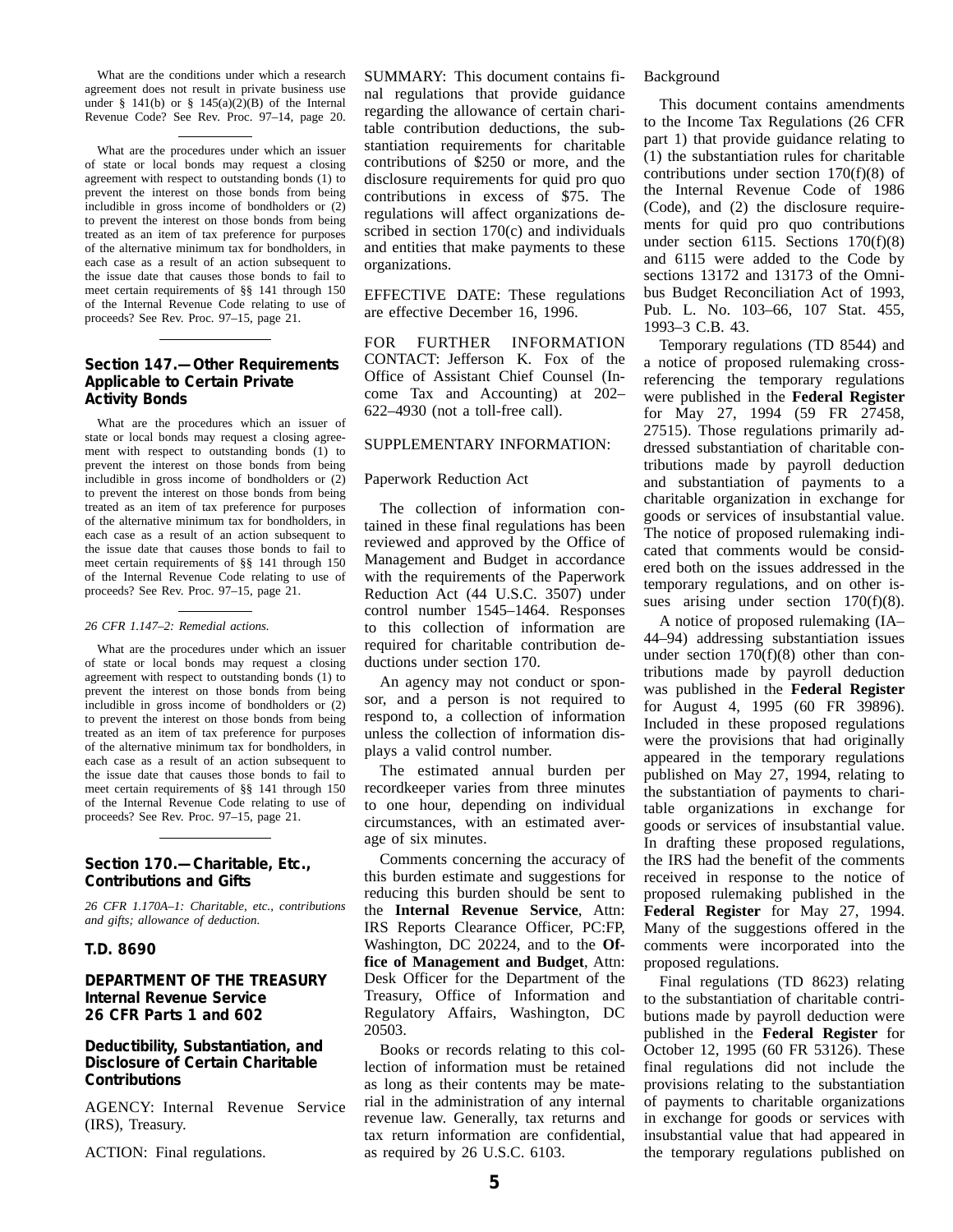May 27, 1994 and were also included in the proposed regulations published on August 4, 1995. The temporary regulations published in the **Federal Register** for May 27, 1994, were removed. For the convenience of taxpayers, the final regulations relating to the substantiation of charitable contributions made by payroll deduction  $(\S$  1.170A–13(f)(11) and (12)) that were published in the **Federal Register** for May 27, 1994, have been reprinted with the final regulations adopted by this Treasury Decision.

Comments were received in response to the notice of proposed rulemaking published on August 4, 1995, and a public hearing was held on November 1, 1995. After consideration of those comments, together with the relevant comments received in response to the notice of proposed rulemaking published on May 27, 1994, the proposed regulations under sections  $170(f)(8)$  and  $6115$  are adopted as revised by this Treasury Decision.

#### Public Comments

## *Intent to Make a Charitable Contribution*

Section 1.170A–1(h) of the final regulations incorporates the two-part test adopted by the Supreme Court in *United States v. American Bar Endowment*, 477 U.S. 105 (1986), for determining deductibility under section 170(a) of a payment that is partly in consideration for goods or services. A deduction is not allowed for a payment to charity in consideration for goods or services except to the extent the amount of the payment exceeds the fair market value of the goods or services. In addition, a deduction is not allowed unless the taxpayer intends to make a payment in excess of the fair market value of the goods or services.

Section 1.170A–13(f)(6) provides that a charitable organization provides goods or services ''in consideration for'' a taxpayer's payment if, at the time of payment, the taxpayer receives or ''expects to receive'' goods or services in exchange. One commenter stated that a charitable organization has no way of knowing what a taxpayer expects to receive, and that the regulation requires the charity to determine its donors' states of mind. The commenter suggested that a payment be treated as made in consideration for goods or services ''if the donee organization expects to provide and does provide services of which the donor has been informed.'' Another commenter questioned whether donor appreciation events, such as banquets honoring contributors, are held ''in consideration for'' charitable contributions. The commenter also asked whether invitations to occasional events not disclosed to prospective donors until after they make their contributions are "in exchange for" the contributions.

The regulations follow *American Bar Endowment* by incorporating a standard that is based on the facts and circumstances of each charitable contribution. When a donor's contribution is made in response to an express promise of a benefit, the donor generally will have an expectation of a quid pro quo. A donor may also have an expectation of a quid pro quo when the donor makes a contribution with knowledge that the charitable donee has conferred a benefit on other donors making comparable contributions. For example, if a charity has a history of sponsoring a dinner-dance for donors making substantial contributions, a donor making a substantial contribution may have an expectation of receiving an invitation to such an event. The expectation of a quid pro quo may exist even though the donor is not aware of the exact nature of the quid pro quo (e.g., a donation to a charity that sponsors a donor appreciation event of a different type every year). This standard for determining a donor's expectation of a quid pro quo disallows deductions in situations where facts and circumstances indicate that the donor expected, at the time of his or her payment to charity, that there would be a quid pro quo, even though there was no explicit promise of one.

A commenter requested guidance on the proper treatment of a payment in consideration for a quid pro quo received in a year after the year of payment. Under section  $1.170A-13(f)(6)$ , goods or services provided by donee organizations in consideration for a donor's payment include goods or services provided in a year other than the year of payment. Accordingly, if a donor makes a payment to a charitable organization in exchange for goods or services, the donor's deductible charitable contribution for the year of payment is limited to the amount, if any, by which the payment exceeds the value of those goods or services, even if they are not available to the donor until a subsequent year.

# *Refusal of Benefits*

Commenters asked for guidance on the proper manner of substantiating a contribution by a donor who refuses benefits offered by a charitable organization. One commenter suggested that the regulations indicate that when a taxpayer receives a right to quid pro quo benefits but does not use them, the taxpayer is not necessarily allowed a charitable contribution deduction in the full amount of the quid pro quo payment. Another suggested that a taxpayer wishing to deduct the full amount of a quid pro quo payment could check a box on a document to be sent to the charity at the time of contribution to show refusal of the benefit.

These comments are consistent with IRS views. Rev. Rul. 67– 246, 1967–2 C.B. 104, provides guidance relating to the refusal of benefits offered by a charitable organization. The revenue ruling holds that a taxpayer choosing not to use tickets that were made available to him is not entitled to a greater contribution than would otherwise be allowed; i.e., the deduction is limited to the amount paid in excess of the value of the tickets received in exchange. 1967–2 C.B. 106. A deduction in the full amount of a taxpayer's payment may be allowed, however, if the taxpayer properly rejects the right to the tickets. Rev. Rul. 67–246 contains two examples (Examples 3 and 7) illustrating ways that donors can effectively reject benefits offered by charitable organizations. Example 7 illustrates that a check-off box on a form provided by the charity can be used to reject a ticket at the time of contribution. A taxpayer who has properly rejected a benefit offered by a charitable organization may claim a deduction in the full amount of the payment to the charitable organization, and the contemporaneous written acknowledgment need not reflect the value of the rejected benefit.

#### *Certain Goods or Services Disregarded*

Goods or services with insubstantial value

Under guidelines set forth in Rev. Proc. 90–12, 1990–1 C.B. 471, and Rev. Proc. 92–49, 1992–1 C.B. 987, certain goods or services received in exchange for a payment to a charity are treated as having insubstantial value and can therefore be disregarded for the purpose of determining the amount of a taxpayer's payment that is deductible as a charitable contribution. Under these guidelines, if a taxpayer makes a payment to a charitable organization in the context of a fundraising campaign, and receives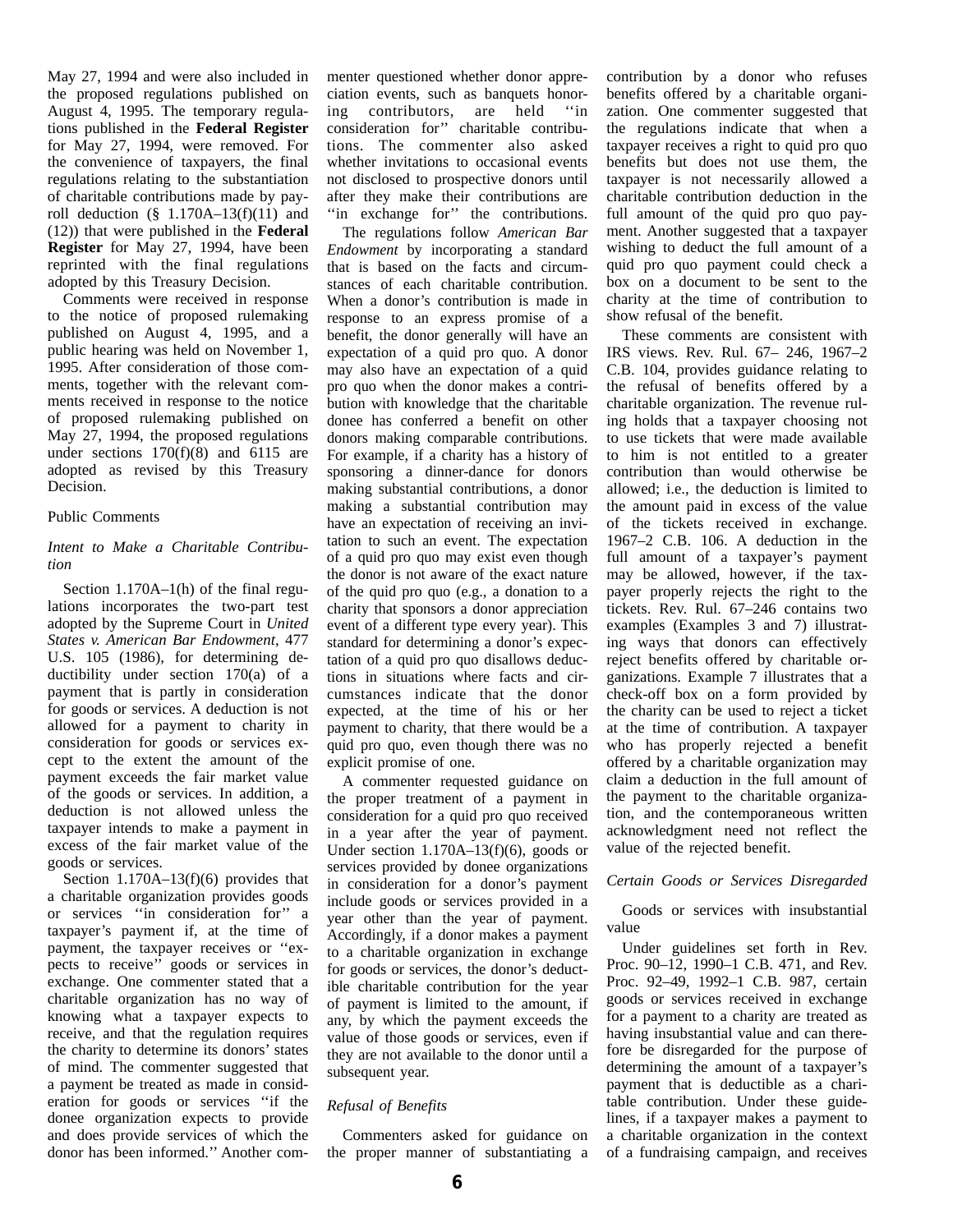benefits with a fair market value of not more than two percent of the amount of the payment (up to a maximum of \$67, for 1996), the benefits received are considered to have insubstantial value for purposes of determining the amount of the taxpayer's contribution. (The \$67 benefit limitation is adjusted annually for inflation.)

Further, if a taxpayer makes a payment of \$33.50 or more to a charity and receives only token items in return, the items are considered to have insubstantial value if they (1) bear the charity's name or logo, and (2) have an aggregate cost to the charity of \$6.70 or less. (The \$33.50 and \$6.70 amounts apply to payments made in 1996; these amounts are adjusted annually for inflation.) In addition, newsletters not of commercial quality and low-cost items provided for free without an advance order are considered to have insubstantial value.

Under section  $1.170A-13(f)(8)(i)(A)$ of the regulations, the same types of goods and services disregarded under the guidelines of Rev. Procs. 90–12 and 92–49 can be disregarded for purposes of substantiation under section 170(f)(8). One commenter asked whether the contemporaneous written acknowledgment provided to a donor receiving goods or services of insubstantial value should indicate that no goods or services were received. When a donee organization provides a donor only with goods or services having insubstantial value under Rev. Procs. 90–12 and 92–49, the contemporaneous written acknowledgment may indicate that no goods or services were provided in exchange for the donor's payment. See Example 2, § 1.170A-13(f)(8)(ii).

Another commenter stated that the rules in Rev. Procs. 90–12 and 92–49 for goods or services of insubstantial value are unduly restrictive and prevent charitable organizations from recognizing longstanding, generous contributors with suitable gifts of appreciation. Another argued that the costs of token items received by a taxpayer during the year from a charity should not be aggregated. Sections  $1.170A-13(f)(8)(B)$  and 1.170A– 13(f)(9)(i) provide that certain membership benefits provided in exchange for a payment of \$75 or less may be disregarded for purposes of determining whether any quids pro quo were provided to the donor. For purposes of sections 170(f)(8) and 6115, these provisions supplement the categories of goods or services treated as having insubstantial value under the

guidelines of Rev. Procs. 90–12 and 92–49. The IRS and Treasury believe that application of the guidelines of Rev. Procs. 90–12 and 92–49, together with the membership benefit provisions in the final regulations, strikes an appropriate balance between administrative and compliance concerns under sections 170(f)(8) and 6115. Accordingly, the guidelines of Rev. Procs. 90–12 and 92–49 have not been modified.

## *Membership Benefits*

The regulations provide limited relief with respect to certain types of benefits customarily provided to donors in exchange for membership payments. Two types of membership benefits offered in exchange for a payment of \$75 or less may be disregarded: (1) free admission to members-only events with a perperson cost to the charity that is no higher than the standard for low-cost articles under section  $513(h)(2)(C)$ (\$6.70 for 1996); and (2) rights or privileges that can be exercised frequently during the membership period (other than rights or privileges described in section 170(l), governing rights to purchase tickets for college athletic events).

Some commenters said that the term *frequently*, when read in conjunction with the examples, provided sufficient clarity and appropriate flexibility. Other commenters expressed concern about use of the term *frequently*, stating that it was vague and imprecise. For smaller organizations, they argued, in determining whether a right of free admission to a series of events can be frequently exercised, consideration should be given to the number of events held by the organization each year. The IRS and Treasury believe that a charity can make a determination that a right or privilege is frequently exercisable by reference to the examples that were in the proposed regulations and are adopted in the final regulations.

A commenter suggested that the \$75 payment amount in the special rules for membership benefits should be indexed for inflation. The IRS and Treasury believe that it is important for the membership payment amount to be a number that can be easily remembered by charities and donors. For this reason, annual inflation adjustments are not advisable. However, the IRS and Treasury will consider increases to this \$75 figure in the future.

A commenter asked whether the rule that allows taxpayers to disregard certain membership benefits applies to discounts offered by a donee organization for purchases from retailers working with the charity to provide discounts to members. These discounts are to be treated like any other rights or privileges and, therefore, may be disregarded for purposes of section  $170(f)(8)$  if they can be exercised frequently during the membership period.

Goods or services provided to a donor's employees

Prior to publication of the proposed regulations, several commenters asked for guidance on the proper method of valuation of goods or services provided by charitable organizations to employees of donors. The final regulations follow the proposed regulations and provide that goods or services provided to a donor's employees can be disregarded if they consist of the types of benefits that could be disregarded when provided directly to a donor (i.e., goods or services with insubstantial value and certain annual membership benefits). For any other types of goods or services provided to employees of a donor making a contribution of \$250 or more, the contemporaneous written acknowledgment must describe the goods or services, but need not include the donee organization's good faith estimate of their fair market value.

A commenter stated that the special rule for goods or services provided to employees of a donor should also be available for partners in a partnership. In the final regulations, the exception for goods or services provided to a donor's employees has been modified to include partners in a donor-partnership.

A commenter was concerned about charities that receive funds from a private foundation established by a business entity. The commenter suggested that such charities should be permitted to provide benefits to employees of the business entity without any tax consequences. Because this suggestion raises issues beyond the scope of this regulation (including issues relating to the self-dealing rules under section 4941), this suggestion was not adopted.

A commenter stated that when employees receive benefits as a result of an employer's charitable contribution, it would be easier for the charity (rather than the employer) to estimate the fair market value of the benefits. Another commenter stated that when employees receive benefits that cannot be disre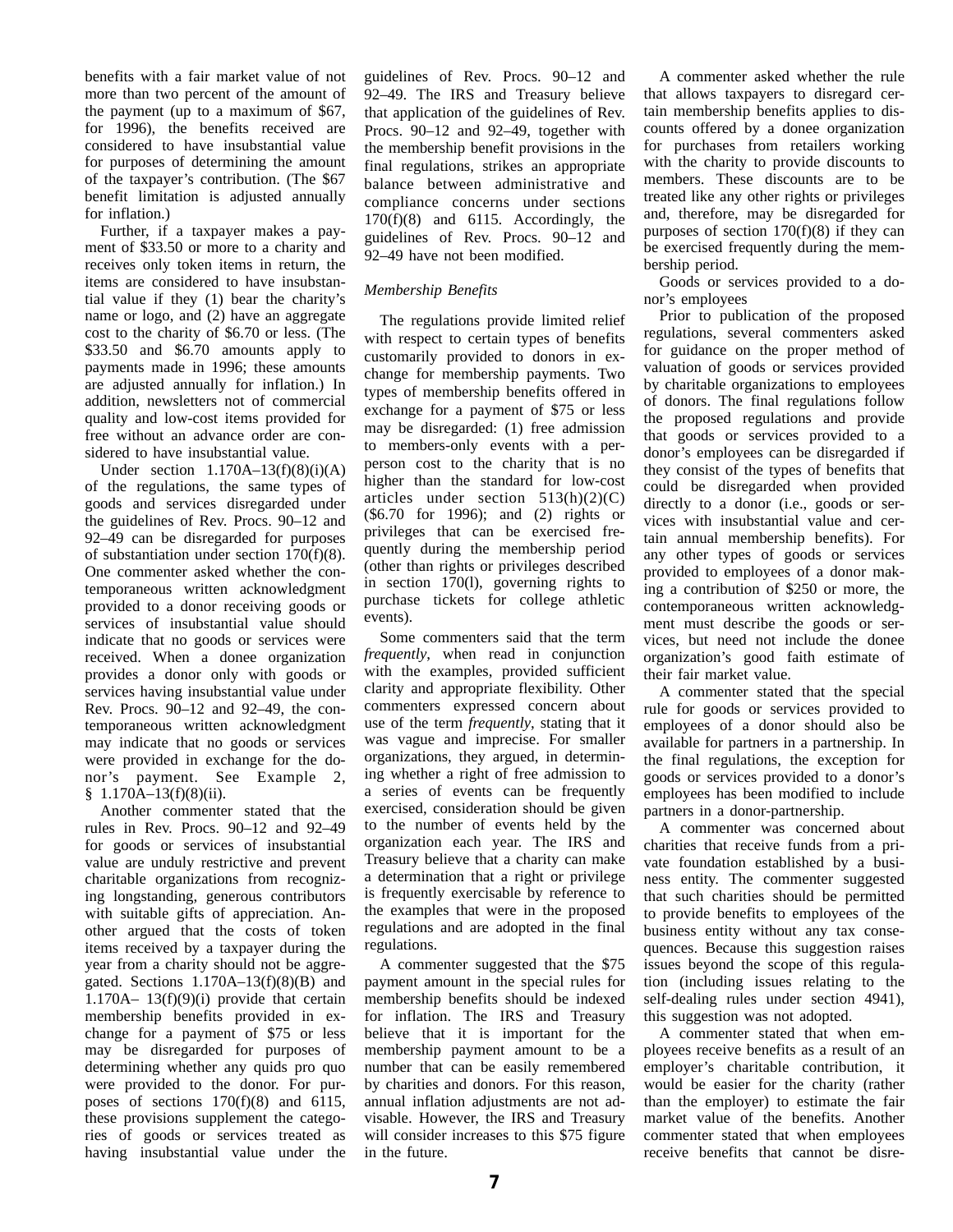garded under section 170, the employer/ donor is likely to deduct the value of those benefits as a business expense under section 162. Because employers may claim the full amount of their payments to charity—including the value of the benefits—as a deduction, the commenter suggested that employers should be relieved of the burden of valuing such benefits, and that the full amount of such payments should be deductible under section 170.

The IRS and Treasury recognize that in cases where employee benefits cannot be disregarded for purposes of section 170, employers may nevertheless seek to deduct their costs pursuant to section 162. For deductions under section 170, however, *United States v. American Bar Endowment*, supra, limits the allowable deduction to the amount of the employer's payment in excess of the value of employee benefits. Accordingly, if the employee benefits cannot be disregarded, their value must be subtracted from the amount of the employer's payment to determine the correct amount of the charitable contribution deduction. Although valuation may be difficult, the IRS and Treasury continue to believe that the employer is in a better position than the charity to be responsible for valuation of benefits provided to employees.

Payments for the right to purchase tickets to college athletic events

A commenter asked for clarification regarding the applicability of the substantiation requirements to payments for the right to purchase tickets to college athletic events. Section 170(l) provides that payments to colleges or universities for the right to purchase tickets to athletic events are partially (eighty percent) deductible as charitable contributions. The final regulations have been modified to clarify how sections  $170(f)(8)$  and  $6115$  apply to payments described in section 170(l).

For purposes of section 170(f)(8), twenty percent of the amount paid for the right to purchase tickets for seating at college or university athletic events is treated as the fair market value of such right. When the total payment for the right to purchase tickets to college athletic events is \$312.50 or more, the portion of the payment treated as a charitable contribution will be \$250 or more, and substantiation will be required under section 170(f)(8). For purposes of section 6115, twenty percent of the amount paid for the right to purchase tickets for seating at college or university athletic events is treated as a good faith estimate of the fair market value of this right.

## *Rules Applicable to Corporations*

Several commenters suggested that subchapter C corporations (C corporations) should be relieved of the substantiation requirements. Some indicated that C corporations should be exempt; others argued for a de minimis exception for C corporations making substantial contributions. Under a de minimis exception, deductions for all of a C corporation's charitable contributions would be allowed if the corporation had contemporaneous written acknowledgments substantiating most, or substantially all, of its contributions. These commenters stated that the substantiation requirements were enacted to deter individuals—not businesses—that had claimed charitable contribution deductions for the full amounts of their payments to charitable organizations, even though they had received quids pro quo in exchange. They suggested that the IRS exercise the authority provided in section  $170(f)(8)(E)$  and make the substantiation requirements inapplicable to C corporations. The final regulations do not adopt these suggestions. The IRS and Treasury believe that exempting C corporations from the substantiation requirements could, in fact, encourage abuses and would therefore conflict with the purpose of section  $170(f)(8)$ .

### *Meaning of Contemporaneous*

A commenter asked whether a taxpayer may file an amended income tax return to claim a charitable contribution deduction if the taxpayer obtained the contemporaneous written acknowledgment for the contribution after timely filing the original return. Section  $170(f)(8)(C)$  provides that a written acknowledgment is contemporaneous if obtained on or before the earlier of (1) the date that the taxpayer files the return for the year in which the contribution was made, or (2) the due date (including extensions) for filing the return for that taxable year. A written acknowledgment obtained after a taxpayer files the original return for the year of the contribution is not contemporaneous within the meaning of the statute.

### *Substantiation of Multiple Contributions*

Several commenters asked whether the substantiation requirements apply to multiple contributions totaling \$250 or

more made to a single charity during a single year, when each contribution is less than \$250. The conference report accompanying the Omnibus Budget Reconciliation Act of 1993 indicates that separate payments will be treated as separate contributions and will not be aggregated for purposes of applying the \$250 threshold. H.R. Conf. Rep. No. 213, 103d Cong., 1st Sess. 565, n. 29 (1993). If there is no separate payment of \$250 or more, substantiation under section  $170(f)(8)$  is not required, even if the sum of the separate payments is \$250 or more. Section  $1.170A-13(f)(1)$ has been modified to clarify this. A commenter asked whether there must be a separate contemporaneous written acknowledgment for each contribution of \$250 or more. Section  $1.170A-13(f)(1)$ has been modified to clarify that for multiple contributions of \$250 or more to one charity, one acknowledgment that reflects the total amount of the taxpayer's contributions to the charity for the year is sufficient.

### *Form of Substantiation*

Commenters asked whether a contemporaneous written acknowledgment must be in any particular format. As long as it is in writing and contains the information required by law, a contemporaneous written acknowledgment may be in any format. One commenter suggested that the regulations should allow charities to report charitable contributions directly to the IRS on Form 990 or 990–PF. Section 170(f)(8) authorizes the Secretary to prescribe regulations allowing donee organizations to satisfy the requirements of section  $170(f)(8)$  by filing a return that includes the information described in section  $170(f)(8)(B)$ . The IRS and Treasury have decided not to implement this suggestion at this time. However, in an effort to reduce paperwork and taxpayer burdens, the IRS will examine whether any existing IRS forms can be modified to assist in their use in substantiating charitable contributions.

A commenter asked for guidance on the proper method of substantiating payments by corporations that agree to match employee contributions to charity. When an employee makes a charitable contribution that is eligible for a corporate matching payment, some charities routinely send the participating corporation a letter, notifying the corporation of the employee's gift and thanking it in advance for the matching payment the charity expects to receive. Commenters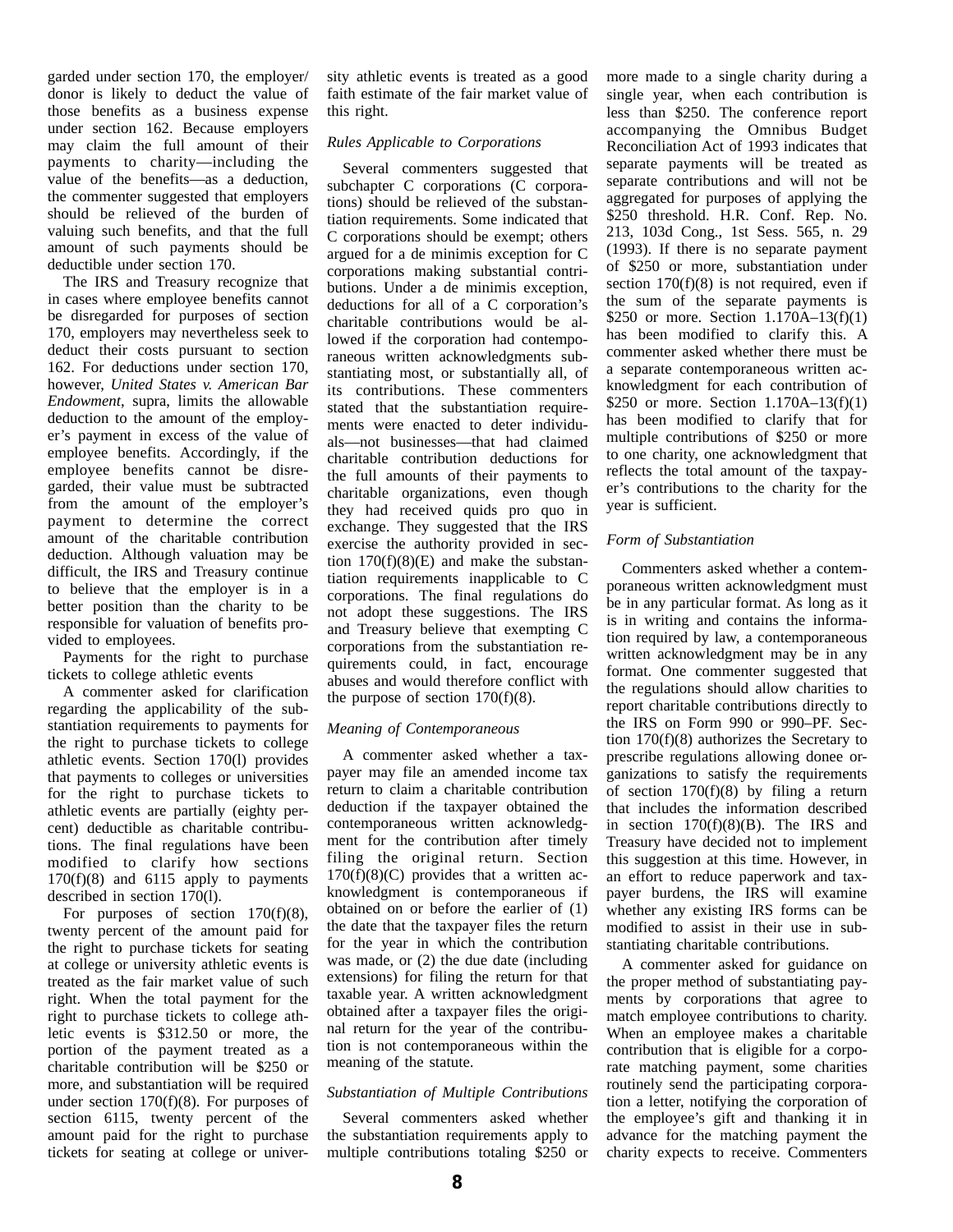suggested that this letter be treated as meeting the corporation's requirements under section  $170(f)(8)$ . This suggestion has not been adopted, because letters sent in advance of a contribution do not substantiate the contribution. The acknowledgment under section 170(f)(8) must include information about what has been ''contributed.'' The acknowledgment cannot be completed until after the charitable contribution has been made. (See section 1.170A–1(b), which states that ordinarily a contribution is made at the time delivery is effected.)

### *Out-of-Pocket Expenses*

The proposed regulations allowed volunteers who incurred unreimbursed outof-pocket expenses while performing services for a charity to substantiate their contributions with a statement that described the services and the date they were performed. The acknowledgment was not required to list the amount of the unreimbursed expense. Several commenters suggested an exemption from the substantiation requirements for unreimbursed out-of-pocket expenses incurred incident to the rendition of services to a donee organization. Exemption is appropriate, they argued, because the requirements are burdensome, particularly since a donee organization is often unaware of the amount and nature of expenses incurred by volunteers performing services on behalf of the charity, or the exact dates on which the volunteer services were performed. The final regulations eliminate the requirement that the contemporaneous written acknowledgment include the date on which services were performed for the charity. However, to carry out the purposes of the statute, volunteers claiming a charitable contribution deduction for an unreimbursed expense of \$250 or more are still required to obtain substantiation confirming the type of services they performed for the charity.

### *Good Faith Estimate*

Section 170(f)(8) requires a written acknowledgment furnished by a charity to a donor to include a good faith estimate of the value of any goods or services provided to the donor. Section  $6115(a)(2)$  similarly requires a written disclosure statement provided to a donor making a quid pro quo contribution of more than \$75 to include a good faith estimate of the value of goods or services provided to the donor. The regulations define a good faith estimate as an

estimate of the fair market value of the goods or services. A taxpayer can generally rely on the good faith estimate provided by a charity.

A commenter stated that the regulations should contain an example illustrating how charities can compute the fair market value of goods or services. We have not adopted this suggestion. There is no single correct way to determine fair market value; a charitable organization may use any reasonable methodology (e.g., comparison with comparable retail prices, mark-up from wholesale cost) to determine the fair market value. Examples 1 and 2 of section  $1.6115-1(a)(3)$  illustrate this rule.

A commenter recommended that the regulations state that a donor does not have to use the good faith estimate provided by a charitable organization if the donor believes another estimate is more accurate. The regulations do not mandate that a donor use the estimate provided by a donee organization in calculating the deductible amount. Indeed, when a taxpayer knows or has reason to know that an estimate is inaccurate, the taxpayer may not treat the donee organization's estimate as the fair market value.

A commenter suggested that the regulations indicate that recognition items, such as plaques or trophies with an honoree's name inscribed, should be considered to have little, if any, fair market value. This suggestion has not been adopted. Inscribed plaques and trophies may have some value, even though the value may be less than cost. In addition, see  $§$  1.170A–13(f)(8)(i)(A) regarding goods or services with insubstantial value.

Another commenter asked whether the listing of a donor's name in a program at a charity-sponsored event has a substantial value. An acknowledgment in such a program, which identifies— rather than promotes—a donor, is an inconsequential benefit with no significant value. See Rev. Rul. 68–432, 1968–2 C.B. 104, 105, holding that ''[s]uch privileges as being associated with or being known as a benefactor of the [charitable] organization are not significant return benefits that have monetary value.''

### *Contributions to a Split-Interest Trust*

Section  $1.170A-13(f)(13)$  of the proposed regulations provides that section  $170(f)(8)$  does not apply to a transfer of

property to a charitable remainder unitrust (as defined in section  $664(d)(2)$ ). A commenter observed that there are two other types of unitrusts in addition to the type described in section  $664(d)(2)$ , and that these unitrusts should be treated similarly. The final regulations have been modified to provide that the substantiation requirements of section  $170(f)(8)$  do not apply to transfers to unitrusts described in section 664(d)(3) or section  $1.664-3(a)(1)(i)(b)$ , as well as to unitrusts described in section 664(d)(2).

Section 1.170A–13(f)(13) of the proposed regulations provides that section 170(f)(8) applies to a transfer to a pooled income fund. Commenters requested further guidance on the proper way to substantiate contributions to pooled income funds. The final regulations have been modified to require, in the case of a transfer of cash or other property to a pooled income fund, that the written acknowledgment of the charitable organization maintaining the fund include a statement that the cash or other property was transferred to the organization's pooled income fund and state whether any goods or services, in addition to the income interest in the fund, were provided to the transferor. The contemporaneous written acknowledgment need not include an estimate of the value of the income interest in the pooled income fund. The final regulations also provide guidance on the proper method of substantiating a deduction claimed by a taxpayer who has purchased an annuity from a charitable organization.

### Special Analyses

It has been determined that this Treasury decision is not a significant regulatory action as defined in Executive Order 12866. Therefore, a cost-benefit analysis is not required. It also has been determined that section 553(b) of the Administrative Procedure Act (5 U.S.C. chapter 5) does not apply to these regulations, and because the notice of proposed rulemaking preceding the regulations was issued prior to March 29, 1996, the Regulatory Flexibility Act (5 U.S.C. chapter 6) does not apply. See 5 U.S.C. section 601, Pub. L. No. 104–121 section 245. Pursuant to section 7805(f) of the Internal Revenue Code, the notice of proposed rulemaking preceding these regulations was submitted to the Chief Counsel for Advocacy of the Small Business Administration for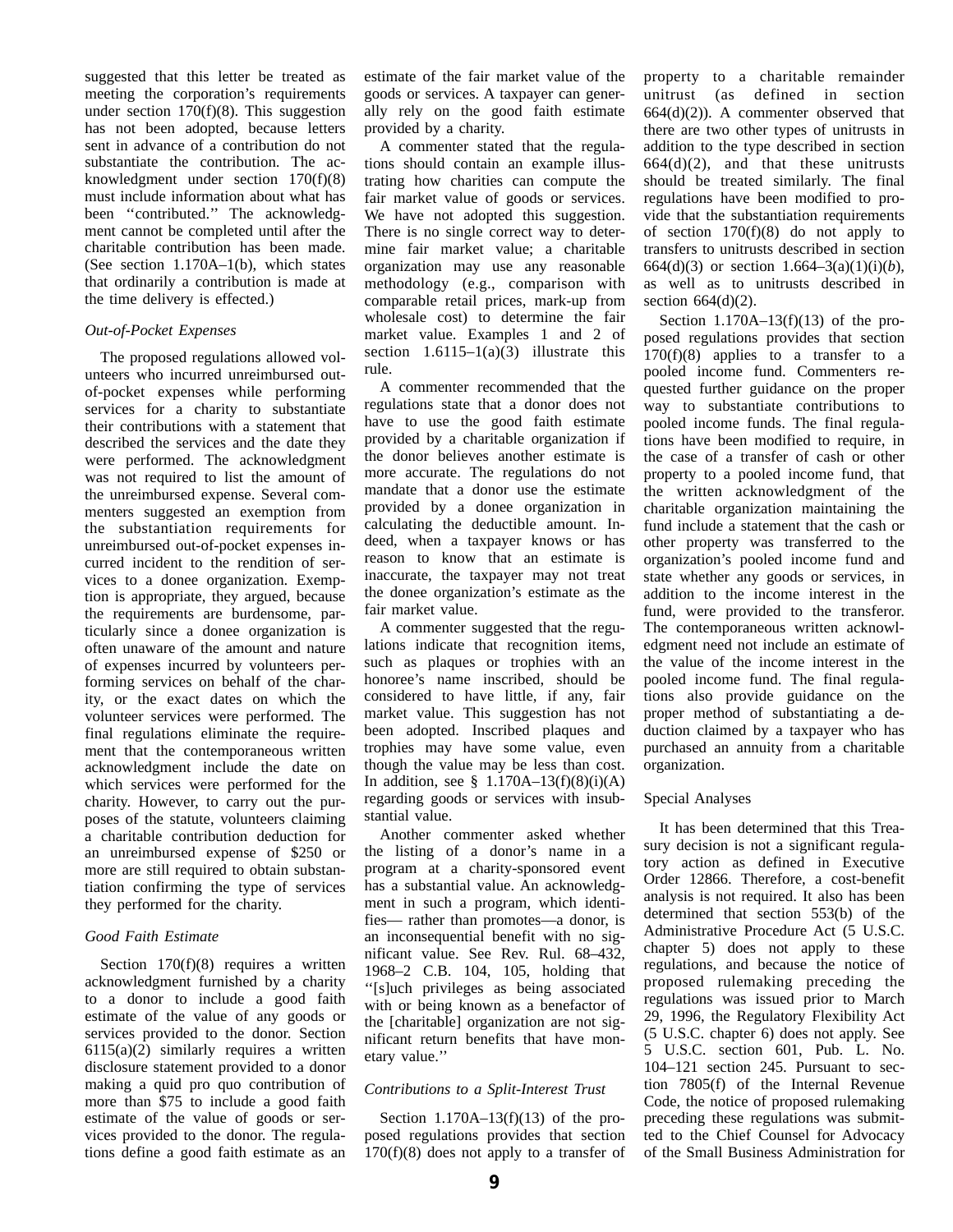comment on the impact of the proposed regulations on small businesses.

#### Drafting Information

The principal author of these regulations is Jefferson K. Fox, Office of the Assistant Chief Counsel (Income Tax and Accounting), Internal Revenue Service. However, other personnel from the IRS and the Treasury Department participated in their development.

 $*$  \*

#### 26 CFR Part 602

Reporting and recordkeeping requirements.

Adoption of Amendments to the Regulations

Accordingly, 26 CFR parts 1 and 602 are amended as follows:

#### PART 1—INCOME TAXES

Paragraph 1. The authority citation for part 1 is amended by adding a new entry in numerical order for Section 1.170A–1 and revising the entry for Section 1.170A–13 to read as follows: Authority: 26 U.S.C. 7805

Section 1.170A–1 also issued under 26

U.S.C. 170(a).

Section 1.170A–13 also issued under 26 U.S.C. 170(f)(8).  $* * *$ 

Par. 2. Section 1.170A–1 is amended as follows:

1. Paragraph (h) is redesignated as paragraph (j).

2. Paragraph (i) is redesignated as paragraph (k) and is revised.

3. Paragraph (h) is added.

4. Paragraph (i) is added and reserved.

The additions and revisions read as follows:

*§ 1.170A–1 Charitable, etc., contributions and gifts; allowance of deduction.*

\* \* \* \* \* (h) *Payment in exchange for consideration—(1) Burden on taxpayer to show that all or part of payment is a charitable contribution or gift*. No part of a payment that a taxpayer makes to or for the use of an organization described in section 170(c) that is in consideration for (as defined in  $$ 1.170A-13(f)(6)$  goods or services (as defined in §  $1.170A-13(f)(5)$ ) is a contribution or gift within the meaning of section 170(c) unless the taxpayer—

(i) Intends to make a payment in an amount that exceeds the fair market value of the goods or services; and

(ii) Makes a payment in an amount that exceeds the fair market value of the goods or services.

(2) *Limitation on amount deductible*—(i) *In general*. The charitable contribution deduction under section 170(a) for a payment a taxpayer makes partly in consideration for goods or services may not exceed the excess of—

(A) The amount of any cash paid and the fair market value of any property (other than cash) transferred by the taxpayer to an organization described in section 170(c); over

(B) The fair market value of the goods or services the organization provides in return.

(ii) *Special rules*. For special limits on the deduction for charitable contributions of ordinary income and capital gain property, see section 170(e) and §§ 1.170A–4 and 1.170A–4A.

(3) *Certain goods or services disregarded*. For purposes of section 170(a) and paragraphs  $(h)(1)$  and  $(h)(2)$  of this section, goods or services described in § 1.170A–13(f)(8)(i) or § 1.170A–  $13(f)(9)(i)$  are disregarded.

(4) *Donee estimates of the value of goods or services may be treated as fair market value*—(i) *In general*. For purposes of section 170(a), a taxpayer may rely on either a contemporaneous written acknowledgment provided under section  $170(f)(8)$  and §  $1.170A-13(f)$  or a written disclosure statement provided under section 6115 for the fair market value of any goods or services provided to the taxpayer by the donee organization.

(ii) *Exception*. A taxpayer may not treat an estimate of the value of goods or services as their fair market value if the taxpayer knows, or has reason to know, that such treatment is unreasonable. For example, if a taxpayer knows, or has reason to know, that there is an error in an estimate provided by an organization described in section 170(c) pertaining to goods or services that have a readily ascertainable value, it is unreasonable for the taxpayer to treat the estimate as the fair market value of the goods or services. Similarly, if a taxpayer is a dealer in the type of goods or services provided in consideration for the taxpayer's payment and knows, or has reason to know, that the estimate is in error, it is unreasonable for the taxpayer to treat the estimate as the fair market value of the goods or services.

(5) *Examples*. The following examples illustrate the rules of this paragraph (h).

*Example 1. Certain goods or services disregarded*. Taxpayer makes a \$50 payment to Charity B, an organization described in section 170(c), in exchange for a family membership. The family membership entitles Taxpayer and members of Taxpayer's family to certain benefits. These benefits include free admission to weekly poetry readings, discounts on merchandise sold by *B* in its gift shop or by mail order, and invitations to special events for members only, such as lectures or informal receptions. When *B* first offers its membership package for the year, *B* reasonably projects that each special event for members will have a cost to *B*, excluding any allocable overhead, of \$5 or less per person attending the event. Because the family membership benefits are disregarded pursuant to  $\frac{8}{9}$  1.170A–13(f)(8)(i), Taxpayer may treat the \$50 payment as a contribution or gift within the meaning of section 170(c), regardless of Taxpayer's intent and whether or not the payment exceeds the fair market value of the goods or services. Furthermore, any charitable contribution deduction available to Taxpayer may be calculated without regard to the membership benefits.

*Example 2. Treatment of good faith estimate at auction as the fair market value*. Taxpayer attends an auction held by Charity *C*, an organization described in section 170(c). Prior to the auction, *C* publishes a catalog that meets the requirements for a written disclosure statement under section 6115(a) (including C's good faith estimate of the value of items that will be available for bidding). A representative of *C* gives a copy of the catalog to each individual (including Taxpayer) who attends the auction. Taxpayer notes that in the catalog *C*'s estimate of the value of a vase is \$100. Taxpayer has no reason to doubt the accuracy of this estimate. Taxpayer successfully bids and pays \$500 for the vase. Because Taxpayer knew, prior to making her payment, that the estimate in the catalog was less than the amount of her payment, Taxpayer satisfies the requirement of paragraph  $(h)(1)(i)$  of this section. Because Taxpayer makes a payment in an amount that exceeds that estimate, Taxpayer satisfies the requirements of paragraph  $(h)(1)(ii)$  of this section. Taxpayer may treat *C*'s estimate of the value of the vase as its fair market value in determining the amount of her charitable contribution deduction.

*Example 3. Good faith estimate not in error*. Taxpayer makes a \$200 payment to Charity *D*, an organization described in section 170(c). In return for Taxpayer's payment, *D* gives Taxpayer a book that Taxpayer could buy at retail prices typically ranging from \$18 to \$25. *D* provides Taxpayer with a good faith estimate, in a written disclosure statement under section 6115(a), of \$20 for the value of the book. Because the estimate is within the range of typical retail prices for the book, the estimate contained in the written disclosure statement is not in error. Although Taxpayer knows that the book is sold for as much as \$25, Taxpayer may treat the estimate of \$20 as the fair market value of the book in determining the amount of his charitable contribution deduction.

(i) [Reserved]

(k) *Effective date*. In general this section applies to contributions made in taxable years beginning after December 31, 1969. Paragraph (j)(11) of this sec-

\* \* \* \* \*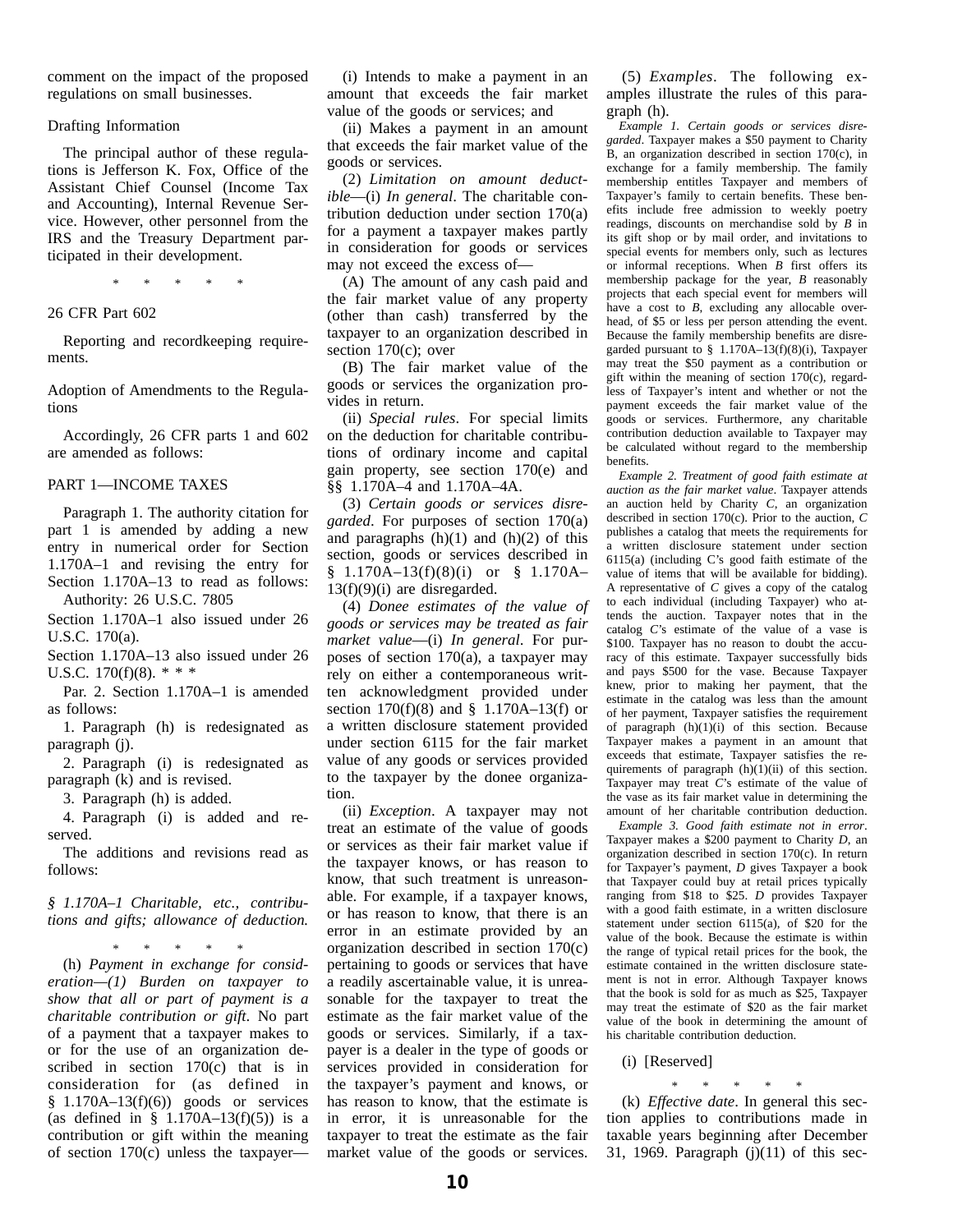tion, however, applies only to out-ofpocket expenditures made in taxable years beginning after December 31, 1976. In addition, paragraph (h) of this section applies only to payments made on or after December 16, 1996. However, taxpayers may rely on the rules of paragraph (h) of this section for payments made on or after January 1, 1994.

Par. 3. Section 1.170A–13 is amended by revising paragraph (f) to read as follows:

#### *§ 1.170A–13 Recordkeeping and return requirements for deductions for charitable contributions.*

\* \* \* \* \* (f) *Substantiation of charitable contributions of \$250 or more*—(1) *In general*. No deduction is allowed under section 170(a) for all or part of any contribution of \$250 or more unless the taxpayer substantiates the contribution with a contemporaneous written acknowledgment from the donee organization. A taxpayer who makes more than one contribution of \$250 or more to a donee organization in a taxable year may substantiate the contributions with one or more contemporaneous written acknowledgments. Section 170(f)(8) does not apply to a payment of \$250 or more if the amount contributed (as determined under  $\S$  1.170A–1(h)) is less than \$250. Separate contributions of less than \$250 are not subject to the requirements of section 170(f)(8), regardless of whether the sum of the contributions made by a taxpayer to a donee organization during a taxable year equals \$250 or more.

(2) *Written acknowledgment*. Except as otherwise provided in paragraphs  $(f)(8)$  through  $(f)(11)$  and  $(f)(13)$  of this section, a written acknowledgment from a donee organization must provide the following information—

(i) The amount of any cash the taxpayer paid and a description (but not necessarily the value) of any property other than cash the taxpayer transferred to the donee organization;

(ii) A statement of whether or not the donee organization provides any goods or services in consideration, in whole or in part, for any of the cash or other property transferred to the donee organization;

(iii) If the donee organization provides any goods or services other than intangible religious benefits (as described in section  $170(f)(8)$ ), a description and good faith estimate of the value of those goods or services; and

(iv) If the donee organization provides any intangible religious benefits, a statement to that effect.

(3) *Contemporaneous*. A written acknowledgment is contemporaneous if it is obtained by the taxpayer on or before the earlier of—

(i) The date the taxpayer files the original return for the taxable year in which the contribution was made; or

(ii) The due date (including extensions) for filing the taxpayer's original return for that year.

(4) *Donee organization*. For purposes of this paragraph (f), a donee organization is an organization described in section 170(c).

(5) *Goods or services*. Goods or services means cash, property, services, benefits, and privileges.

(6) *In consideration for*. A donee organization provides goods or services in consideration for a taxpayer's payment if, at the time the taxpayer makes the payment to the donee organization, the taxpayer receives or expects to receive goods or services in exchange for that payment. Goods or services a donee organization provides in consideration for a payment by a taxpayer include goods or services provided in a year other than the year in which the taxpayer makes the payment to the donee organization.

(7) *Good faith estimate*. For purposes of this section, good faith estimate means a donee organization's estimate of the fair market value of any goods or services, without regard to the manner in which the organization in fact made that estimate. See  $\S$  1.170A–1(h)(4) for rules regarding when a taxpayer may treat a donee organization's estimate of the value of goods or services as the fair market value.

(8) *Certain goods or services disregarded*—(i) *In general*. For purposes of section  $170(f)(8)$ , the following goods or services are disregarded—

(A) Goods or services that have insubstantial value under the guidelines provided in Revenue Procedures 90–12, 1990–1 C.B. 471, 92–49, 1992–1 C.B. 987, and any successor documents. (See §  $601.601(d)(2)(ii)$  of the Statement of Procedural Rules, 26 CFR part 601.); and

(B) Annual membership benefits offered to a taxpayer in exchange for a payment of \$75 or less per year that consist of—

(*1*) Any rights or privileges, other than those described in section 170(l), that the taxpayer can exercise frequently

during the membership period. Examples of such rights and privileges may include, but are not limited to, free or discounted admission to the organization's facilities or events, free or discounted parking, preferred access to goods or services, and discounts on the purchase of goods or services; and

(*2*) Admission to events during the membership period that are open only to members of a donee organization and for which the donee organization reasonably projects that the cost per person (excluding any allocable overhead) attending each such event is within the limits established for ''low cost articles'' under section 513(h)(2). The projected cost to the donee organization is determined at the time the organization first offers its membership package for the year (using section 3.07 of Revenue Procedure 90–12, or any successor documents, to determine the cost of any items or services that are donated).

(ii) *Examples*. The following examples illustrate the rules of this paragraph  $(f)(8)$ .

*Example 1. Membership benefits disregarded*. Performing Arts Center *E* is an organization described in section 170(c). In return for a payment of \$75, *E* offers a package of basic membership benefits that includes the right to purchase tickets to performances one week before they go on sale to the general public, free parking in *E*'s garage during evening and weekend performances, and a 10% discount on merchandise sold in *E*'s gift shop. In return for a payment of \$150, *E* offers a package of preferred membership benefits that includes all of the benefits in the \$75 package as well as a poster that is sold in *E*'s gift shop for \$20. The basic membership and the preferred membership are each valid for twelve months, and there are approximately 50 performances of various productions at *E* during a twelve-month period. *E*'s gift shop is open for several hours each week and at performance times. *F*, a patron of the arts, is solicited by *E* to make a contribution. *E* offers *F* the preferred membership benefits in return for a payment of \$150 or more. *F* makes a payment of \$300 to *E*. *F* can satisfy the substantiation requirement of section 170(f)(8) by obtaining a contemporaneous written acknowledgment from *E* that includes a description of the poster and a good faith estimate of its fair market value (\$20) and disregards the remaining membership benefits.

*Example 2. Contemporaneous written acknowledgment need not mention rights or privileges that can be disregarded*. The facts are the same as in Example 1, except that *F* made a payment of \$300 and received only a basic membership. *F* can satisfy the section  $170(f)(8)$  substantiation requirement with a contemporaneous written acknowledgment stating that no goods or services were provided.

*Example 3. Rights or privileges that cannot be exercised frequently*. Community Theater Group *G* is an organization described in section  $170(c)$ . Every summer, *G* performs four different plays. Each play is performed two times. In return for a membership fee of \$60, *G* offers its members free admission to any of its performances. Non-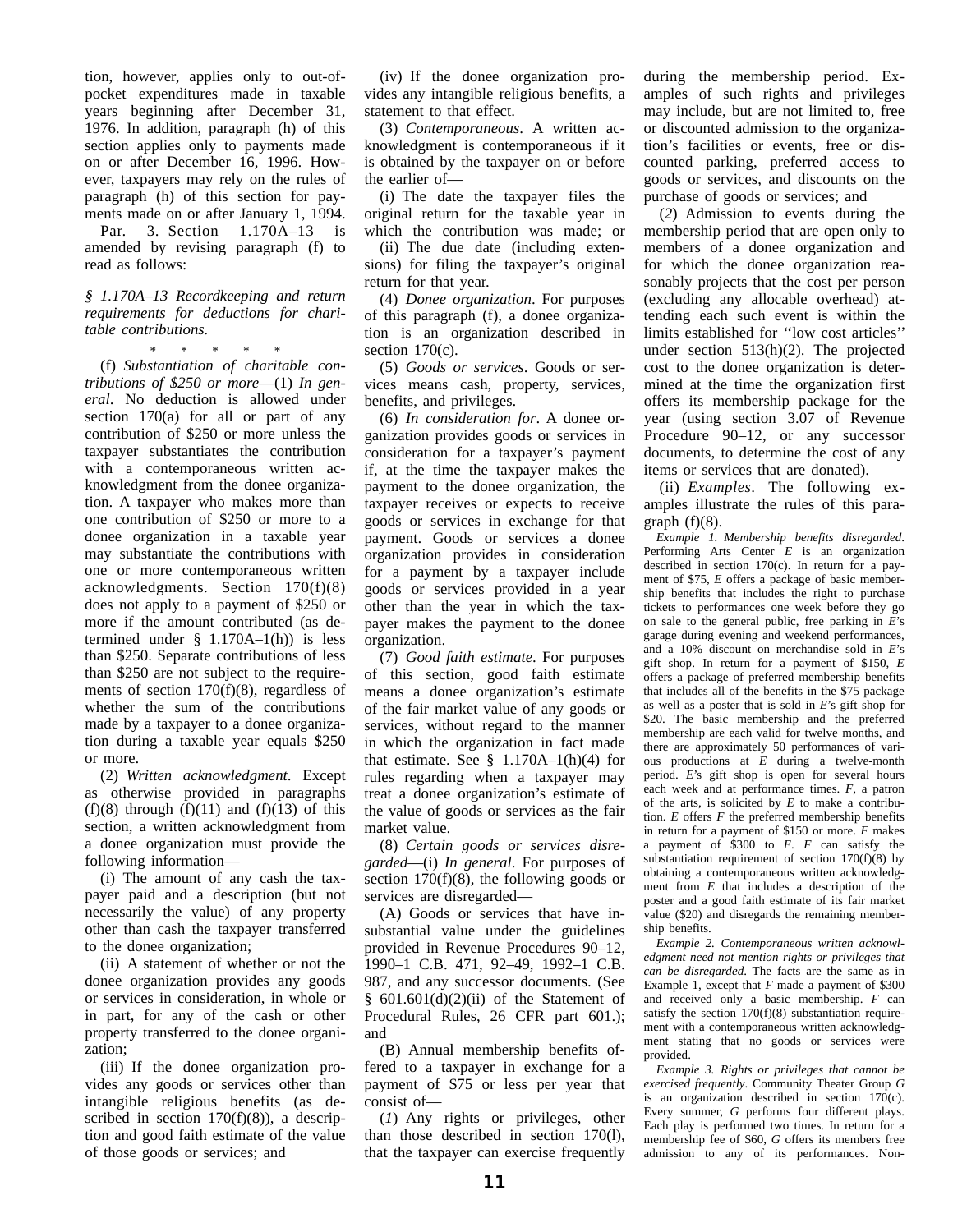members may purchase tickets on a performance by performance basis for \$15 a ticket. *H*, an individual who is a sponsor of the theater, is solicited by *G* to make a contribution. *G* tells *H* that the membership benefit will be provided in return for any payment of \$60 or more. *H* chooses to make a payment of \$350 to *G* and receives in return the membership benefit. *G*'s membership benefit of free admission is not described in paragraph  $(f)(8)(i)(B)$  of this section because it is not a privilege that can be exercised frequently (due to the limited number of performances offered by *G*). Therefore, to meet the requirements of section 170(f)(8), a contemporaneous written acknowledgment of *H*'s \$350 payment must include a description of the free admission benefit and a good faith estimate of its value.

*Example 4. Multiple memberships*. In December of each year, K, an individual, gives each of her six grandchildren a junior membership in Dinosaur Museum, an organization described in section 170(c). Each junior membership costs \$50, and K makes a single payment of \$300 for all six memberships. A junior member is entitled to free admission to the museum and to weekly films, slide shows, and lectures about dinosaurs. In addition, each junior member receives a bimonthly, non-commercial quality newsletter with information about dinosaurs and upcoming events. K's contemporaneous written acknowledgment from Dinosaur Museum may state that no goods or services were provided in exchange for K's payment.

(9) *Goods or services provided to employees or partners of donors*—(i) *Certain goods or services disregarded*. For purposes of section  $170(f)(8)$ , goods or services provided by a donee organization to employees of a donor, or to partners of a partnership that is a donor, in return for a payment to the organization may be disregarded to the extent that the goods or services provided to each employee or partner are the same as those described in paragraph  $(f)(8)(i)$ of this section.

(ii) *No good faith estimate required for other goods or services*. If a taxpayer makes a contribution of \$250 or more to a donee organization and, in return, the donee organization offers the taxpayer's employees or partners goods or services other than those described in paragraph  $(f)(9)(i)$  of this section, the contemporaneous written acknowledgment of the taxpayer's contribution is not required to include a good faith estimate of the value of such goods or services but must include a description of those goods or services.

(iii) *Example*. The following example illustrates the rules of this paragraph  $(f)(9)$ .

*Example*. Museum *J* is an organization described in section  $170(c)$ . For a payment of \$40, *J* offers a package of basic membership benefits that includes free admission and a 10% discount on merchandise sold in *J*'s gift shop. *J*'s other membership categories are for supporters who contribute \$100 or more. Corporation *K* makes a payment of \$50,000 to *J* and, in return, *J* offers *K*'s employees free admission for one year, a tee-shirt with *J*'s logo that costs *J* \$4.50, and a gift shop discount of 25% for one year. The free admission for *K*'s employees is the same as the benefit made available to holders of the \$40 membership and is otherwise described in paragraph  $(f)(8)(i)(B)$  of this section. The tee-shirt given to each of *K*'s employees is described in paragraph  $(f)(8)(i)(A)$  of this section. Therefore, the contemporaneous written acknowledgment of *K*'s payment is not required to include a description or good faith estimate of the value of the free admission or the tee-shirts. However, because the gift shop discount offered to *K*'s employees is different than that offered to those who purchase the \$40 membership, the discount is not described in paragraph  $(f)(8)(i)$  of this section. Therefore, the contemporaneous written acknowledgment of *K*'s payment is required to include a description of the 25% discount offered to *K*'s employees.

(10) *Substantiation of out-of-pocket expenses.* A taxpayer who incurs unreimbursed expenditures incident to the rendition of services, within the meaning of  $\S$  1.170A–1(g), is treated as having obtained a contemporaneous written acknowledgment of those expenditures if the taxpayer—

(i) Has adequate records under paragraph (a) of this section to substantiate the amount of the expenditures; and

(ii) Obtains by the date prescribed in paragraph (f)(3) of this section a statement prepared by the donee organization containing—

(A) A description of the services provided by the taxpayer;

(B) A statement of whether or not the donee organization provides any goods or services in consideration, in whole or in part, for the unreimbursed expenditures; and

(C) The information required by paragraphs  $(f)(2)(iii)$  and  $(iv)$  of this section.

(11) *Contributions made by payroll deduction*— (i) *Form of substantiation*. A contribution made by means of withholding from a taxpayer's wages and payment by the taxpayer's employer to a donee organization may be substantiated, for purposes of section  $170(f)(8)$ , by both—

(A) A pay stub, Form W–2, or other document furnished by the employer that sets forth the amount withheld by the employer for the purpose of payment to a donee organization; and

(B) A pledge card or other document prepared by or at the direction of the donee organization that includes a statement to the effect that the organization does not provide goods or services in whole or partial consideration for any contributions made to the organization by payroll deduction.

(ii) *Application of \$250 threshold*. For the purpose of applying the \$250 threshold provided in section  $170(f)(8)(A)$  to contributions made by the means described in paragraph  $(f)(11)(i)$  of this section, the amount withheld from each payment of wages to a taxpayer is treated as a separate contribution.

(12) *Distributing organizations as donees*. An organization described in section 170(c), or an organization described in 5 CFR 950.105 (a Principal Combined Fund Organization for purposes of the Combined Federal Campaign) and acting in that capacity, that receives a payment made as a contribution is treated as a donee organization solely for purposes of section  $170(f)(8)$ , even if the organization (pursuant to the donor's instructions or otherwise) distributes the amount received to one or more organizations described in section 170(c). This paragraph (f)(12) does not apply, however, to a case in which the distributee organization provides goods or services as part of a transaction structured with a view to avoid taking the goods or services into account in determining the amount of the deduction to which the donor is entitled under section 170.

(13) *Transfers to certain trusts*. Section  $170(f)(8)$  does not apply to a transfer of property to a trust described in section  $170(f)(2)(B)$ , a charitable remainder annuity trust (as defined in section  $664(d)(1)$ , or a charitable remainder unitrust (as defined in section 664(d)(2) or (d)(3) or § 1.664–  $(3)(a)(1)(i)(b)$ . Section 170(f)(8) does apply, however, to a transfer to a pooled income fund (as defined in section  $642(c)(5)$ ; for such a transfer, the contemporaneous written acknowledgment must state that the contribution was transferred to the donee organization's pooled income fund and indicate whether any goods or services (in addition to an income interest in the fund) were provided in exchange for the transfer. The contemporaneous written acknowledgment is not required to include a good faith estimate of the income interest.

(14) *Substantiation of payments to a college or university for the right to purchase tickets to athletic events*. For purposes of paragraph  $(f)(2)(iii)$  of this section, the right to purchase tickets for seating at an athletic event in exchange for a payment described in section 170(l) is treated as having a value equal to twenty percent of such payment. For example, when a taxpayer makes a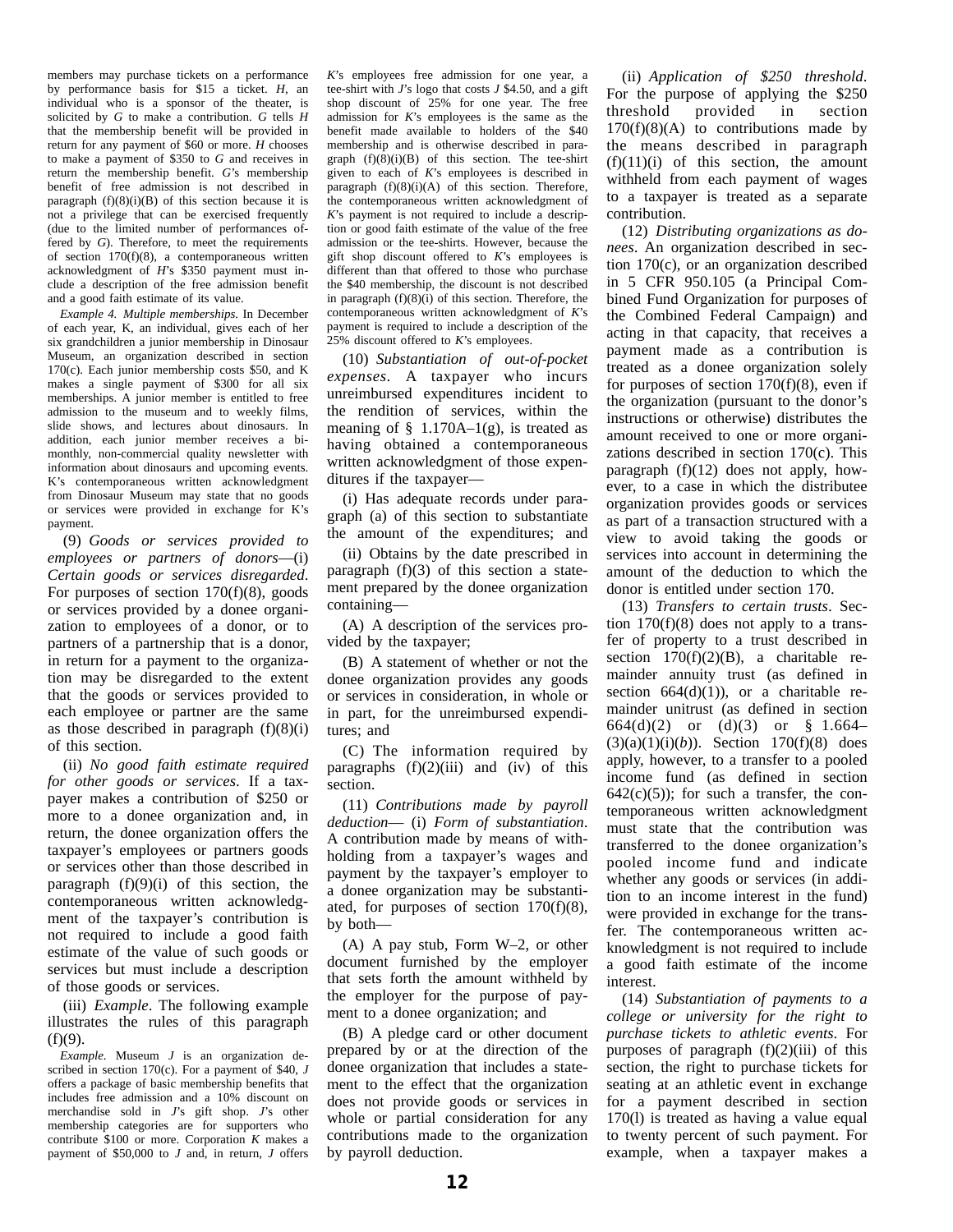payment of \$312.50 for the right to purchase tickets for seating at an athletic event, the right to purchase tickets is treated as having a value of \$62.50. The remaining \$250 is treated as a charitable contribution, which the taxpayer must substantiate in accordance with the requirements of this section.

(15) *Substantiation of charitable contributions made by a partnership or an S corporation*. If a partnership or an S corporation makes a charitable contribution of \$250 or more, the partnership or S corporation will be treated as the taxpayer for purposes of section 170(f)(8). Therefore, the partnership or S corporation must substantiate the contribution with a contemporaneous written acknowledgment from the donee organization before reporting the contribution on its income tax return for the year in which the contribution was made and must maintain the contemporaneous written acknowledgment in its records. A partner of a partnership or a shareholder of an S corporation is not required to obtain any additional substantiation for his or her share of the partnership's or S corporation's charitable contribution.

(16) *Purchase of an annuity*. If a taxpayer purchases an annuity from a charitable organization and claims a charitable contribution deduction of \$250 or more for the excess of the amount paid over the value of the annuity, the contemporaneous written acknowledgment must state whether any goods or services in addition to the annuity were provided to the taxpayer. The contemporaneous written acknowledgment is not required to include a good faith estimate of the value of the annuity. See  $\S$  1.170A–1(d)(2) for guidance in determining the value of the annuity.

(17) *Substantiation of matched payments*—(i) *In general*. For purposes of section 170, if a taxpayer's payment to a donee organization is matched, in whole or in part, by another payor, and the taxpayer receives goods or services in consideration for its payment and some or all of the matching payment, those goods or services will be treated as provided in consideration for the taxpayer's payment and not in consideration for the matching payment.

(ii) *Example*. The following example illustrates the rules of this paragraph  $(f)(17)$ .

*Example*. Taxpayer makes a \$400 payment to Charity *L*, a donee organization. Pursuant to a matching payment plan, Taxpayer's employer matches Taxpayer's \$400 payment with an additional payment of \$400. In consideration for the combined payments of \$800, *L* gives Taxpayer an item that it estimates has a fair market value of \$100. *L* does not give the employer any goods or services in consideration for its contribution. The contemporaneous written acknowledgment provided to the employer must include a statement that no goods or services were provided in consideration for the employer's \$400 payment. The contemporaneous written acknowledgment provided to Taxpayer must include a statement of the amount of Taxpayer's payment, a description of the item received by Taxpayer, and a statement that *L*'s good faith estimate of the value of the item received by Taxpayer is \$100.

(18) *Effective date*. This paragraph (f) applies to contributions made on or after December 16, 1996. However, taxpayers may rely on the rules of this paragraph (f) for contributions made on or after January 1, 1994.

Par. 4. Section 1.6115–1 is added under the undesignated centerheading *Miscellaneous Provisions* to read as follows:

#### *§ 1.6115–1 Disclosure requirements for quid pro quo contributions.*

(a) *Good faith estimate defined*—(1) *In general*. A good faith estimate of the value of goods or services provided by an organization described in section 170(c) in consideration for a taxpayer's payment to that organization is an estimate of the fair market value, within the meaning of  $§$  1.170A–1(c)(2), of the goods or services. The organization may use any reasonable methodology in making a good faith estimate, provided it applies the methodology in good faith. If the organization fails to apply the methodology in good faith, the organization will be treated as not having met the requirements of section 6115. See section 6714 for the penalties that apply for failure to meet the requirements of section 6115.

(2) *Good faith estimate for goods or services that are not commercially available*. A good faith estimate of the value of goods or services that are not generally available in a commercial transaction may be determined by reference to the fair market value of similar or comparable goods or services. Goods or services may be similar or comparable even though they do not have the unique qualities of the goods or services that are being valued.

(3) *Examples*. The following examples illustrate the rules of this paragraph (a).

*Example 1. Facility not available on a commercial basis*. Museum *M*, an organization described in section 170(c), is located in Community *N*. In return for a payment of \$50,000 or more, *M*

allows a donor to hold a private event in a room located in *M*. Private events other than those held by such donors are not permitted to be held in *M*. In Community *N*, there are four hotels, *O*, *P*, *Q*, and *R*, that have ballrooms with the same capacity as the room in *M*. Of these hotels, only *O* and *P* have ballrooms that offer amenities and atmosphere that are similar to the amenities and atmosphere of the room in *M* (although *O* and *P* lack the unique collection of art that is displayed in the room in *M*). Because the capacity, amenities, and atmosphere of ballrooms in *O* and *P* are comparable to the capacity, amenities, and atmosphere of the room in  $M$ , a good faith estimate of the benefits received from *M* may be determined by reference to the cost of renting either the ballroom in *O* or the ballroom in *P*. The cost of renting the ballroom in *O* is \$2500 and, therefore, a good faith estimate of the fair market value of the right to host a private event in the room at *M* is \$2500. In this example, the ballrooms in *O* and *P* are considered similar and comparable facilities to the room in *M* for valuation purposes, notwithstanding the fact that the room in M displays a unique collection of art.

*Example 2. Services available on a commercial basis*. Charity *S* is an organization described in section 170(c). *S* offers to provide a one-hour tennis lesson with Tennis Professional *T* in return for the first payment of \$500 or more that it receives. *T* provides one-hour tennis lessons on a commercial basis for \$100. Taxpayer pays \$500 to *S* and in return receives the tennis lesson with *T*. A good faith estimate of the fair market value of the lesson provided in exchange for Taxpayer's payment is \$100.

*Example 3. Celebrity presence*. Charity *U* is an organization described in section 170(c). In return for the first payment of \$1000 or more that it receives, *U* will provide a dinner for two followed by an evening tour of Museum *V* conducted by Artist *W*, whose most recent works are on display at *V*. *W* does not provide tours of *V* on a commercial basis. Typically, tours of *V* are free to the public. Taxpayer pays \$1000 to *U* and in return receives a dinner valued at \$100 and an evening tour of *V* conducted by *W*. Because tours of *V* are typically free to the public, a good faith estimate of the value of the evening tour conducted by *W* is \$0. In this example, the fact that Taxpayer's tour of *V* is conducted by *W* rather than *V*'s regular tour guides does not render the tours dissimilar or incomparable for valuation purposes.

(b) *Certain goods or services disregarded*. For purposes of section 6115, an organization described in section 170(c) may disregard goods or services described in § 1.170A–13(f)(8)(i).

(c) *Value of the right to purchase tickets to college or university athletic events*. For purposes of section 6115, the right to purchase tickets for seating at an athletic event in exchange for a payment described in section 170(l) is treated as having a value equal to twenty percent of such payment.

(d) *Goods or services provided to employees or partners of donors*—(1) *Certain goods or services disregarded*. For purposes of section 6115, goods or services provided by an organization described in section 170(c) to employees